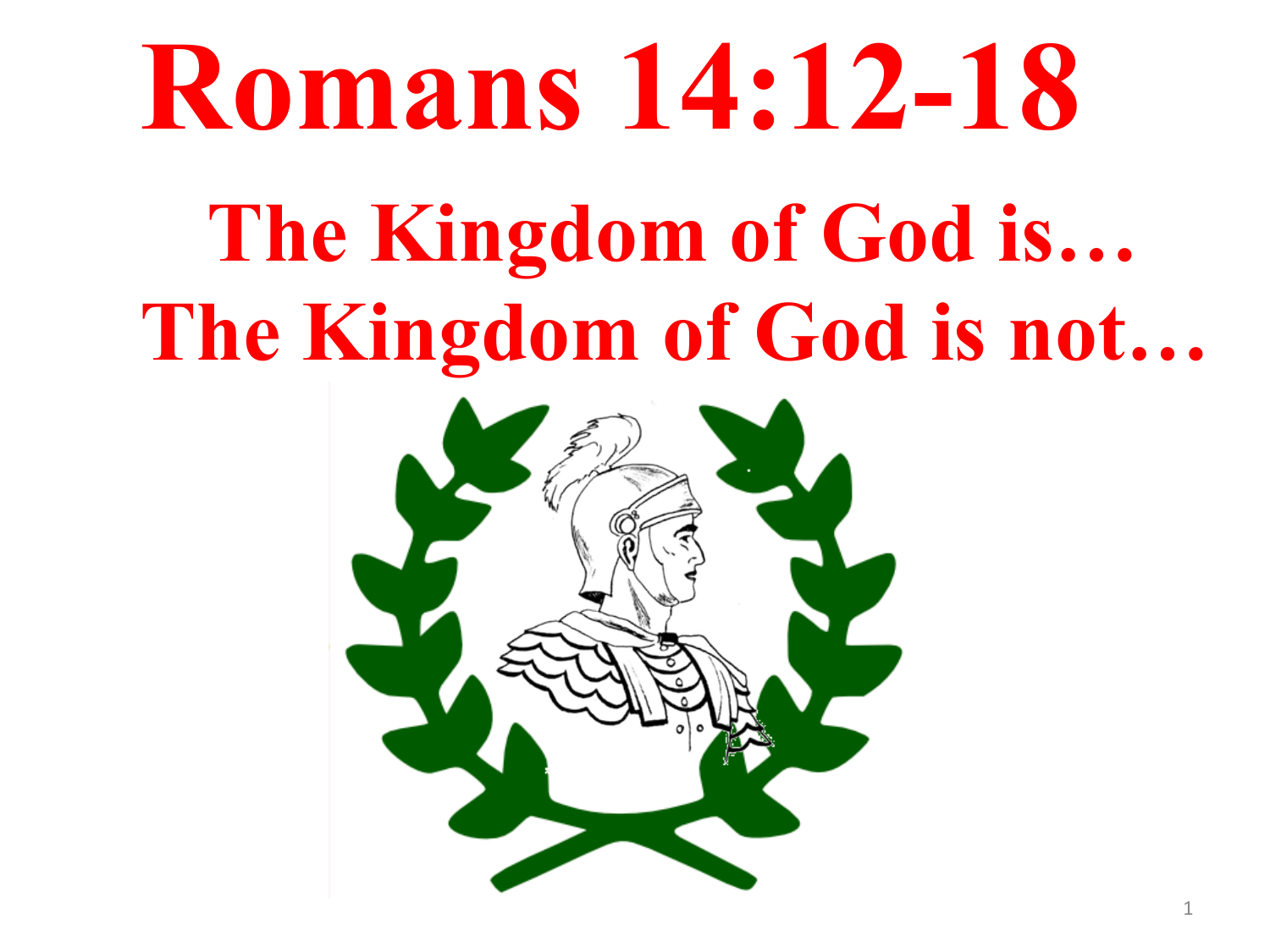\*The first time I learned about submission  $-$  about giving up our rights.

Summer Camp 1970



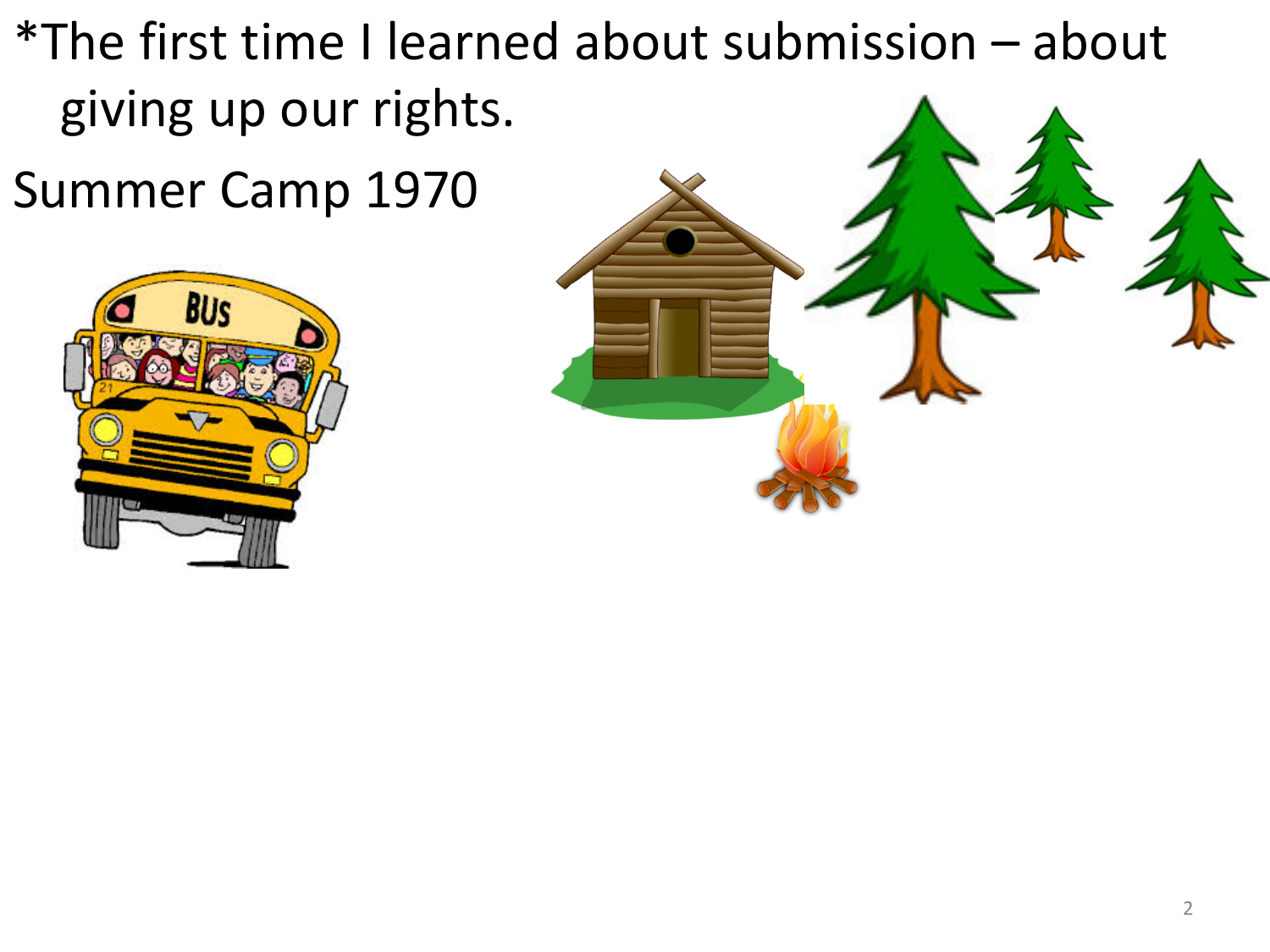In chapter 14, Paul lays out the argument for Christian submission, the laying down of our individual rights for the greater good - the promotion of unity in the church. It's all about the mission!

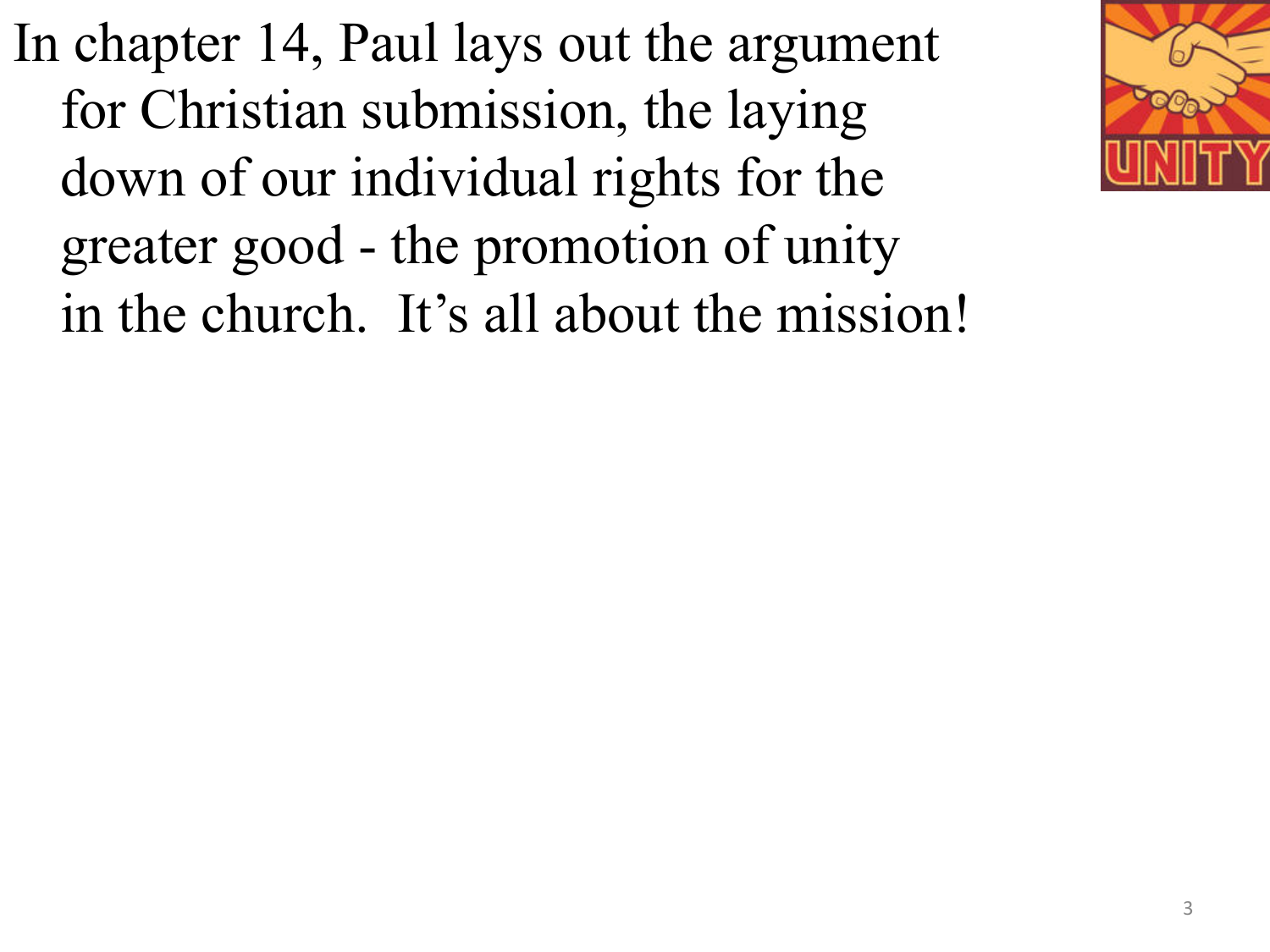**Vs. 12** - Some day we will all have to explain our own actions, attitudes, values, choices, and… yes,.. *judgments,* to God! Our judgment of others will mean nothing on that day! His judgment means *everything,* so worry about your own!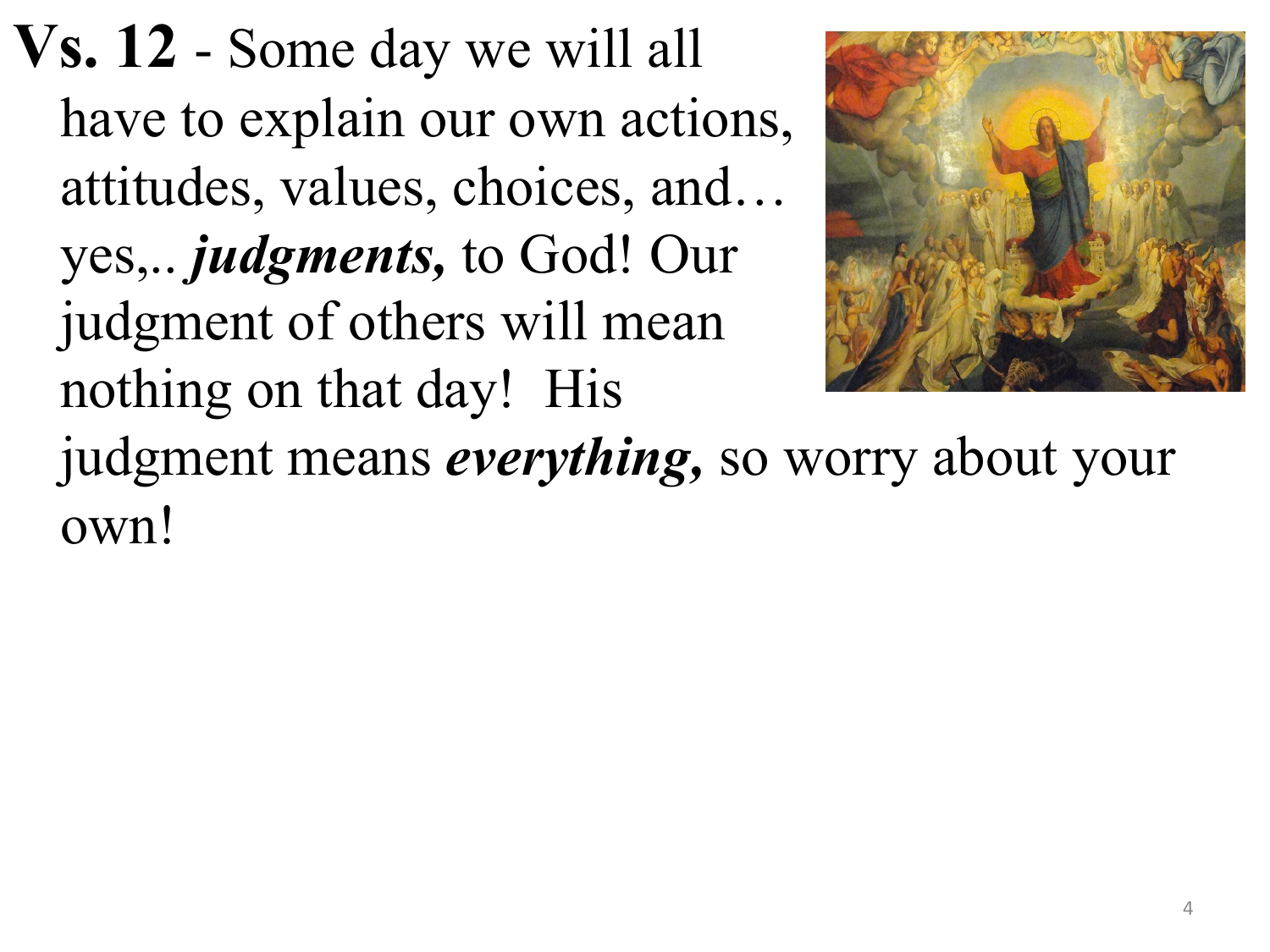**Vs. 13-15** – The laying down of our rights. The one time it is wrong to do what is right! Flaunting freedom, in this situation, could unleashed a deadly contagion of sin, guilt, and discouragement over the entire body and robbed it of anything resembling the power of team!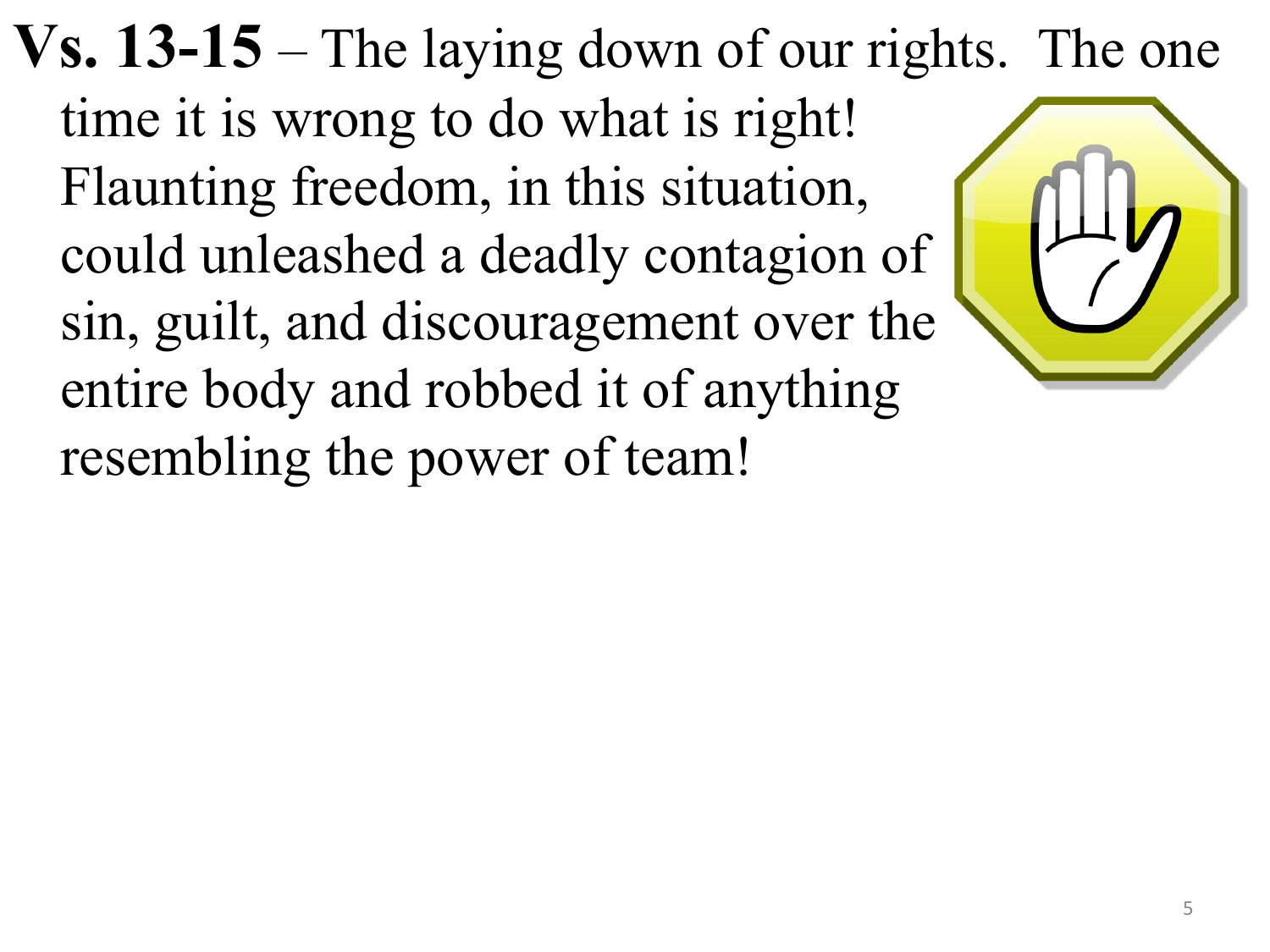## **Vs. 16** – *"Do not allow what you consider good to be spoken of as evil"*

But Paul was hoping to change minds not start a war in the church. But he also was not asking them to grovel - to just cave in to pressure from the others

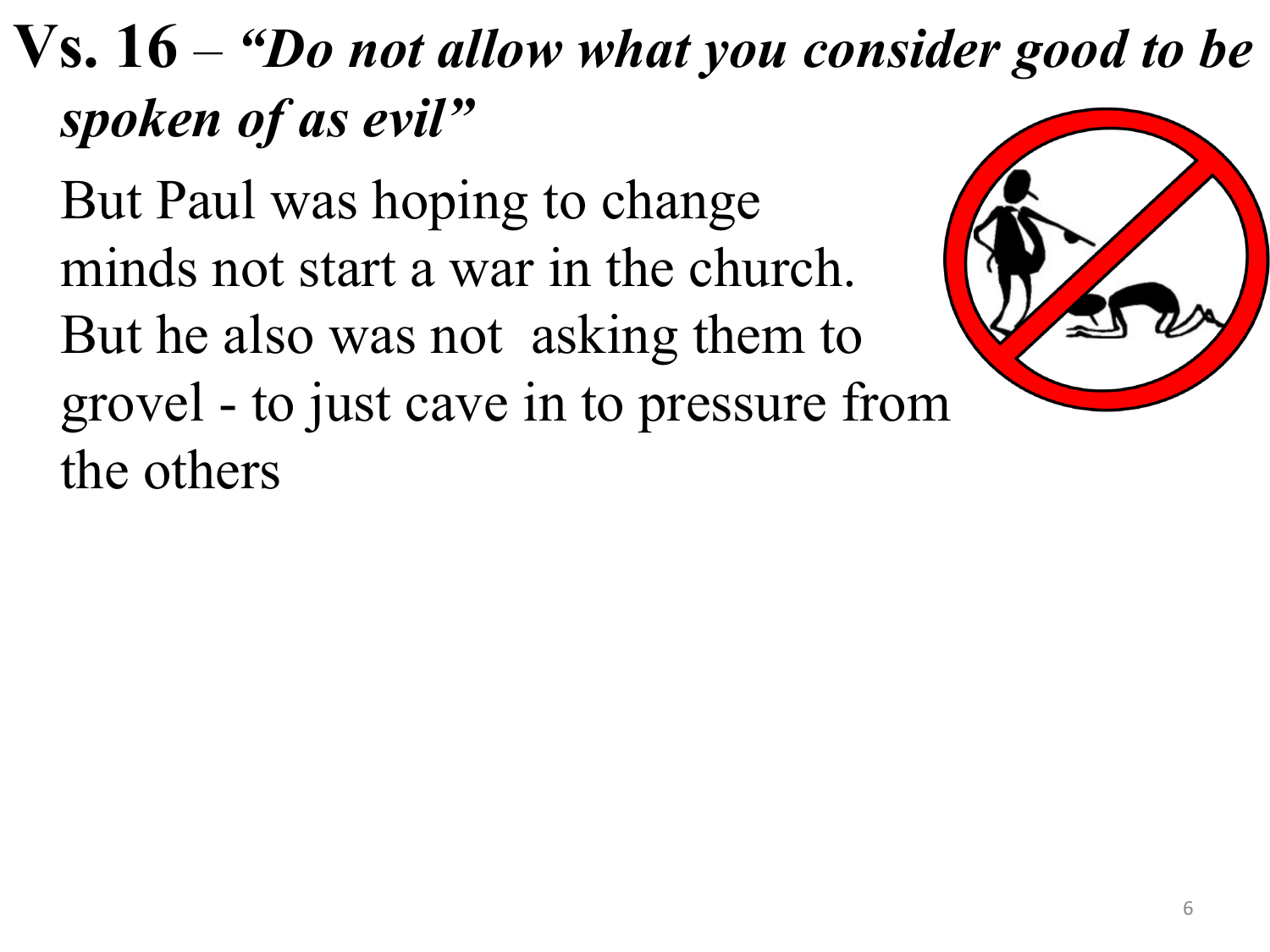Does this mean we must always cater to the least mature among us – always giving in to someone's oversensitive conscience? No!

So why cater to the weaker brothers in *this* case? (**11:28**)

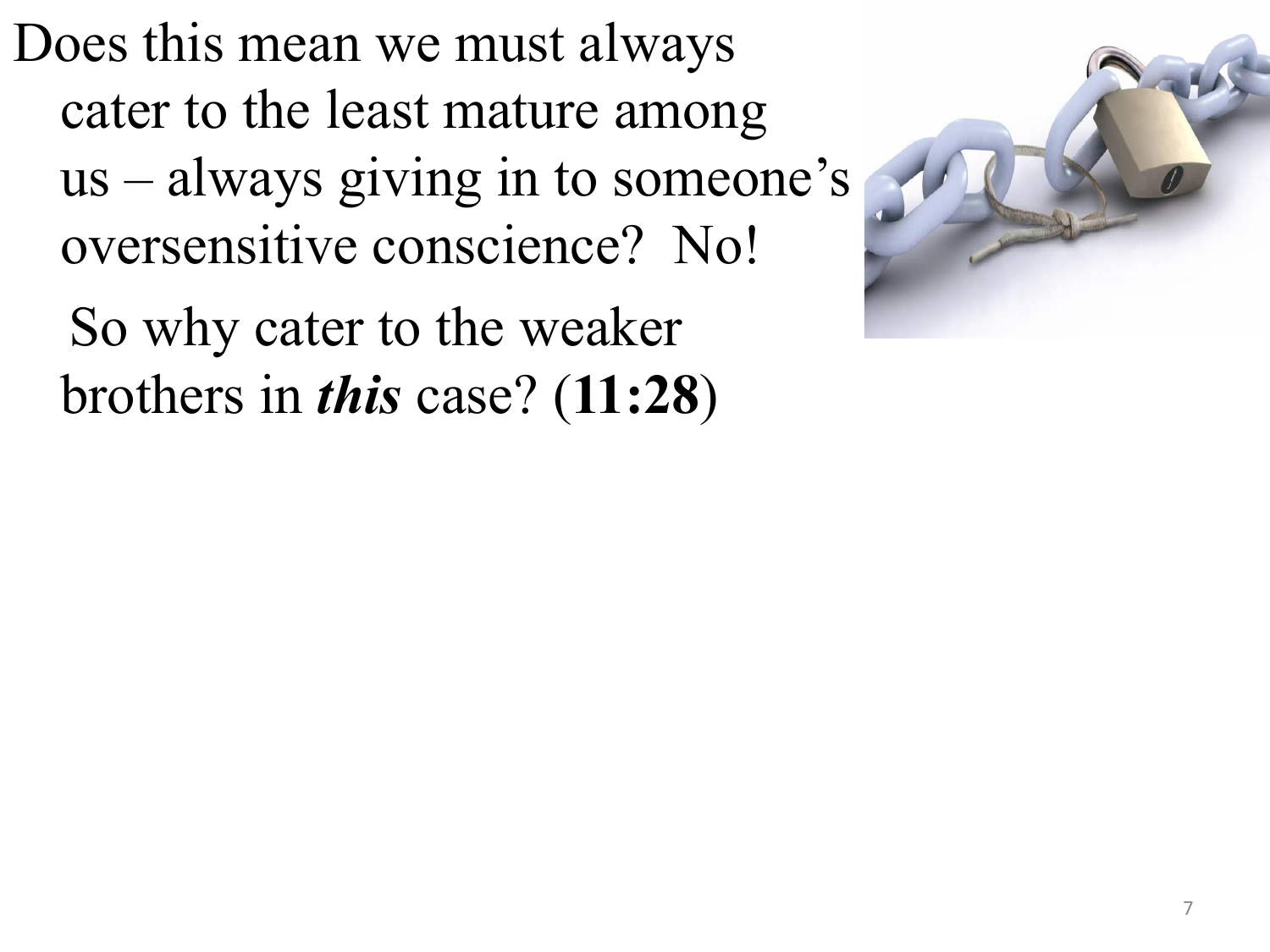**Vs. 17,18** – Keep talking about the things that matter – righteousness, peace, joy - but not all these other peripheral matters. If you must fight, fight with the weapons of love and truth, not rancor and animosity (vs.15)!

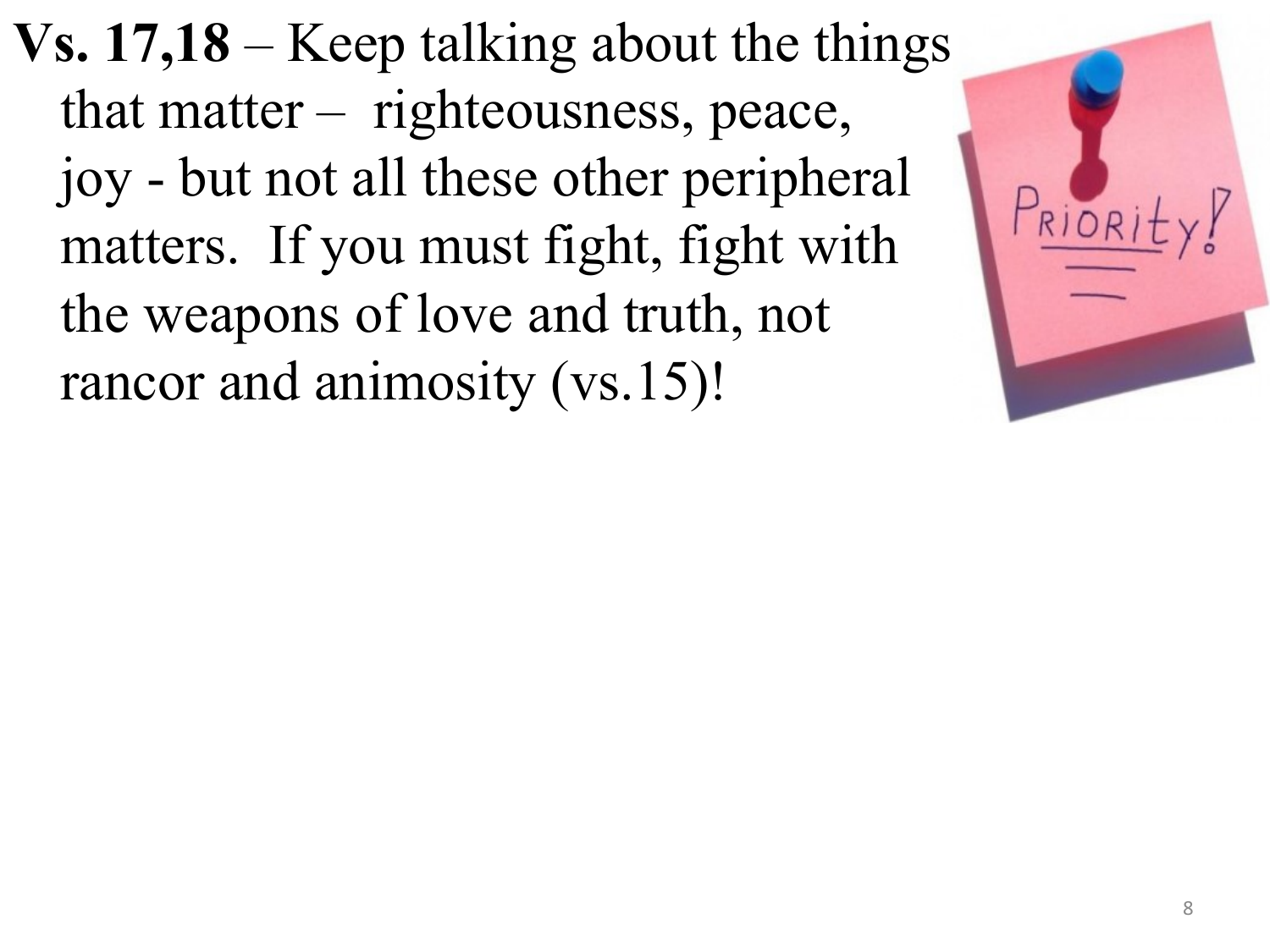The true followers of Jesus always win by means of being inexhaustibly persistent in wielding the velveteen weapons of truth and love of their Savior. We fight tenaciously for the state of the church,



**NEVERF** 

so that religious charlatans, theological disorder, or movements toward the periphery do not take over!